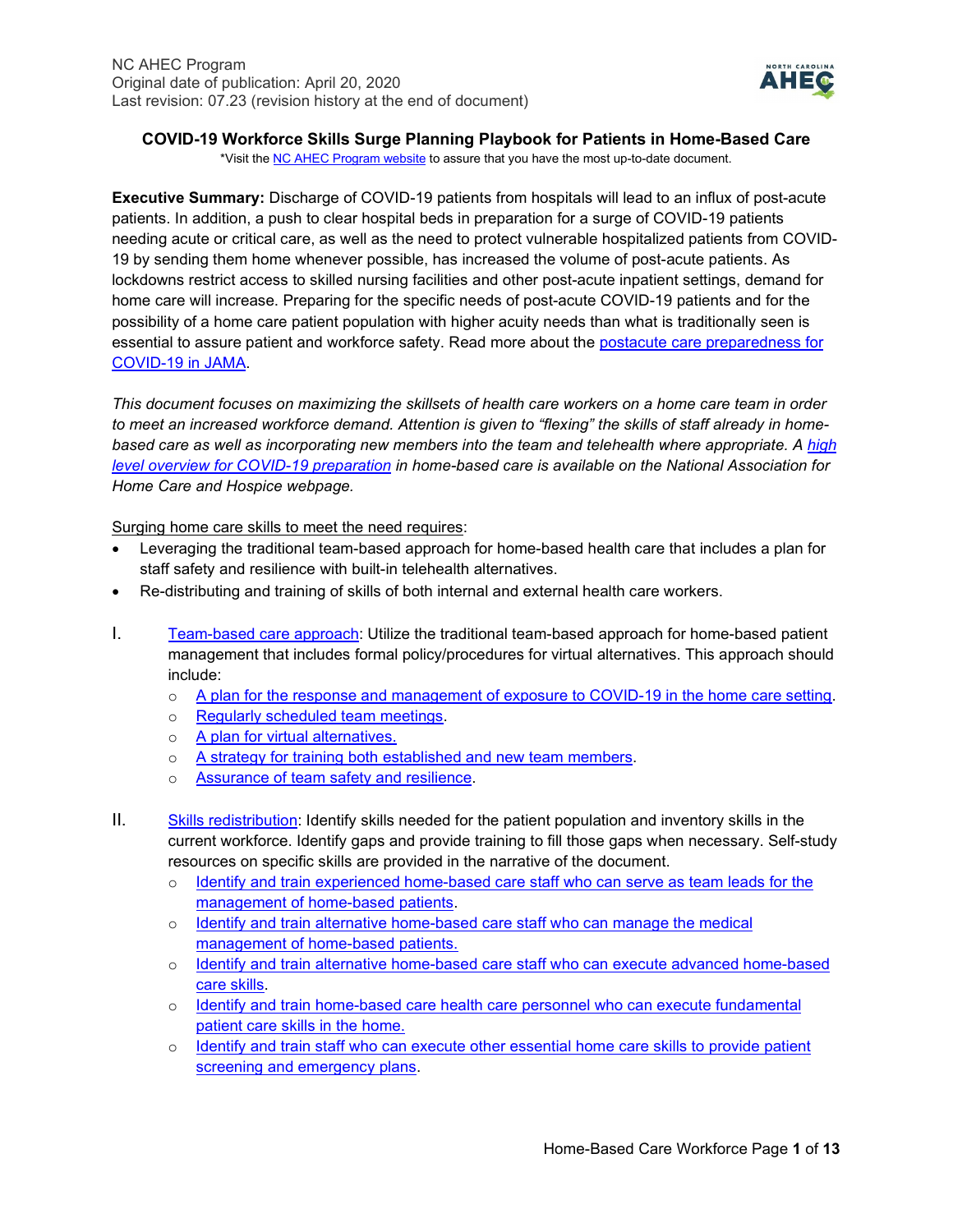

# <span id="page-1-0"></span>**I. Team Based Care**

Utilize a team-based approach for home-based patient management that is supported by a formal policies/protocols for virtual alternatives. Deploying each team member to execute their unique skill sets in a collaborative approach and capitalizing on virtual care whenever possible will provide force multiplication and allow for efficient care management teams.

*The advantage to utilizing a team-based approach, focusing on maximizing the skills sets of each team member and virtual care alternatives, is that staff can minimize face-to-face encounters, increasing the capacity for patient volume and the safety of patients, families, and staff.*

**The team-based approach in home-based care during the COVID-19 pandemic should include/address the following:**

- <span id="page-1-1"></span>1. **A plan for the response and management of exposure to COVID-19 in the home care setting.**
	- See the [NC AHEC Program's COVID-19 Preparedness Checklist:](https://public.3.basecamp.com/p/zgHYZWS8fN4uc4csx7BVbHNu) Planning [Considerations for the Home-based Care Population](https://public.3.basecamp.com/p/zgHYZWS8fN4uc4csx7BVbHNu) for guidance.
- <span id="page-1-2"></span>2. **Regularly scheduled team meetings** – virtual whenever possible - to enhance communication, optimize patient care activities, and allow each team member to discuss their clinical strength and address any concerns.
	- a. Goals:
		- Orient new team members to plans of care
		- Synchronize team goals and accomplishments
		- Discuss assignments, with attention to needs that can be addressed in one visit versus multiple visits by maximizing skill sets and needs that can be address via telehealth alternatives
		- Discuss patient care goals
		- Provide opportunity to answer questions or concerns
		- Address accountability and responsibility of each team member.
		- Address red flags should be reported immediately to the home care team leads
	- b. [Daily huddles](https://nexusipe.org/informing/resource-center/huddle-coaching) between each team member and the team lead.

# <span id="page-1-3"></span>3. **Support for virtual alternatives**

- a. When possible, use telehealth to provide virtual visits, follow-ups, and pre-visit assessments. The Centers for Medicare and Medicaid Services (CMS) defines telehealth as interactive audio and video telecommunications system that permits real-time communication between the distant site practitioner and the patient. Keep up to date with frequent check-in with COVID-19 responses from [Centers for Medicare and Medicaid Services \(CMS\)](https://www.cms.gov/About-CMS/Agency-Information/Emergency/EPRO/Current-Emergencies/Current-Emergencies-page) and [NC](https://medicaid.ncdhhs.gov/about-us/covid-19-guidance-and-resources/providers/covid-19-special-medicaid-bulletins)  [Medicaid .](https://medicaid.ncdhhs.gov/about-us/covid-19-guidance-and-resources/providers/covid-19-special-medicaid-bulletins)
- <span id="page-1-4"></span>**b. Ensure that telehealth visits are included on Plan of Care.**
- c. Coordinate between team members to delegate tasks requiring physical in-home presence to lessen the number of health care workers and visits as much as possible.
- d. Utilize virtual means of communication between members of the team.
- e. Utilize teleconsulting to provide onsite support for health care workers less experienced in home care. For example, a less experienced nurse should have audiovisual access to a lead, experienced nurse at all times.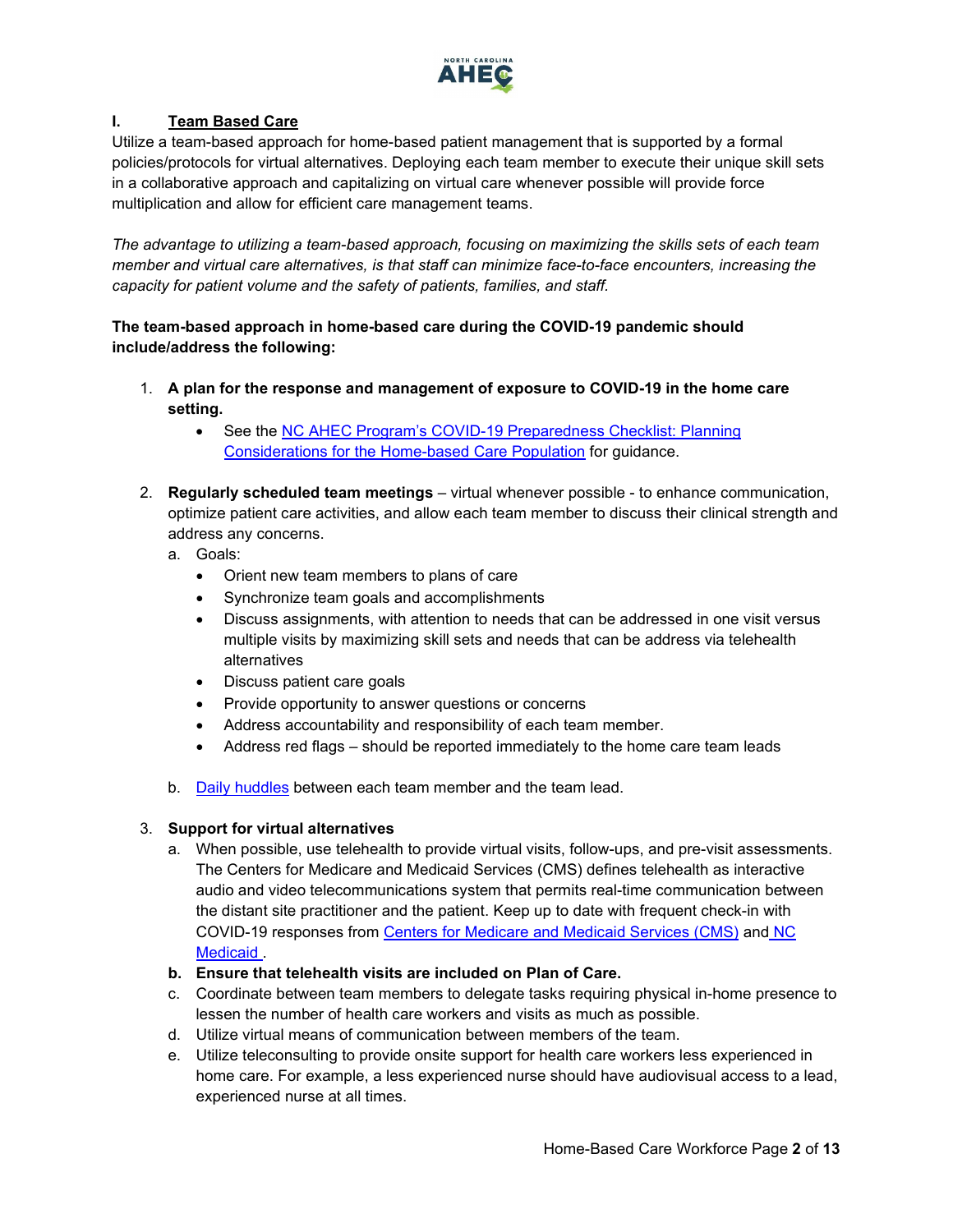

- f. Work with local pharmacists and medical supply/equipment providers to assure access to patient care supplies over a longer period of time, such as 90-day supplies of prescriptions.
- g. Home-based Care Team architecture with telehealth alternatives examples:
	- Whenever possible, the physician/APP visit should be complete telehealth visits. In the case that the physician/APP needs to do an in-home physical assessment, a Registered Nurse (RN) can perform the assessment with the physician/APP via an audiovisual connection.
		- $\circ$  Consider partnering with local acute care organizations for medical consultation on patient care management needs outside the traditional needs of a home-based patient.
	- Whenever possible, the nursing visit should be completed via two-way, audiovisual, real time, interactive connections. Team members who provide basic patient care needs can assist the nurse with the patient assessment via an audiovisual connection.
		- $\circ$  If advanced patient care needs, such as medication administration and sterile wound care, make an RN/LPN face to face visit necessary, that nurse should also complete any additional patient care tasks needed, such as bathing and assisting with ADLs. Nurses who have patients requiring this level of care on their caseload should be assigned fewer patients to account for longer visits.
	- Whenever possible, allied health visits should be completed via two-way, audiovisual, real time, interactive connections. Team members who must be in the home due to the need to perform face-to-face skills can assist with connection, assessment, and intervention via an audiovisual connection. Staff who have patients requiring this level of care on their caseload should be assigned fewer patients to account for longer visits.

# **h. Resources and support for telehealth alternatives**

- [AMA Telehealth Implementation Playbook:](https://www.ama-assn.org/system/files/2020-04/ama-telehealth-playbook.pdf?utm_source=Selligent&utm_medium=email&utm_term=%25m%25d%25y&utm_content=OTHER_PE_COVID19_MEM_040920&utm_campaign=PROMO_PPOS_Lifestyle_Unengaged_030820&utm_uid=12944228&utm_effort=&utm_h) Provides the full AMA guidelines on use, implementation, and management of telehealth workflows.
- o **Reimbursement:** see page 15
- o **Telehealth Workflow Design:** see page 50
- Mayo Clinic: Professional Webside Manner [Video:](https://www.youtube.com/watch?v=Gx2jrT7pm4U) Details techniques and tips for communicating with patients in two telehealth situations: video appointment and secure messaging*. Time to complete:* 11 minutes
- [ACP guide to incorporating telemedicine into a practice:](https://assets.acponline.org/telemedicine/scormcontent/?&_ga=2.77804497.471511880.1585395081-831279411.1585395081#/) An introduction to telemedicine and practical guidelines for implementing a telemedicine system, including legal, financial, and ethical guidelines. Includes information on use of telemedicine in [pandemics, public health crises, and natural disasters.](https://assets.acponline.org/telemedicine/scormcontent/?&_ga=2.77804497.471511880.1585395081-831279411.1585395081#/lessons/AZVkZp6hXdtRT3kSz1C8W6gRxT_3nQtt) *Time to complete:* 30 minutes to 2 hours. *2.0 AMA PRA Category 1 Credits for full completion of module*.
- [Mid-Atlantic Telehealth Resource Center](https://www.matrc.org/) is a website with an abundance of support and resources for telehealth in North Carolina.
- [DHHS guidelines for use of telehealth during COVID pandemic:](https://www.hhs.gov/hipaa/for-professionals/special-topics/emergency-preparedness/notification-enforcement-discretion-telehealth/index.html) Includes important information about HIPAA compliant video communication platforms. *Time to complete:* 20 minutes.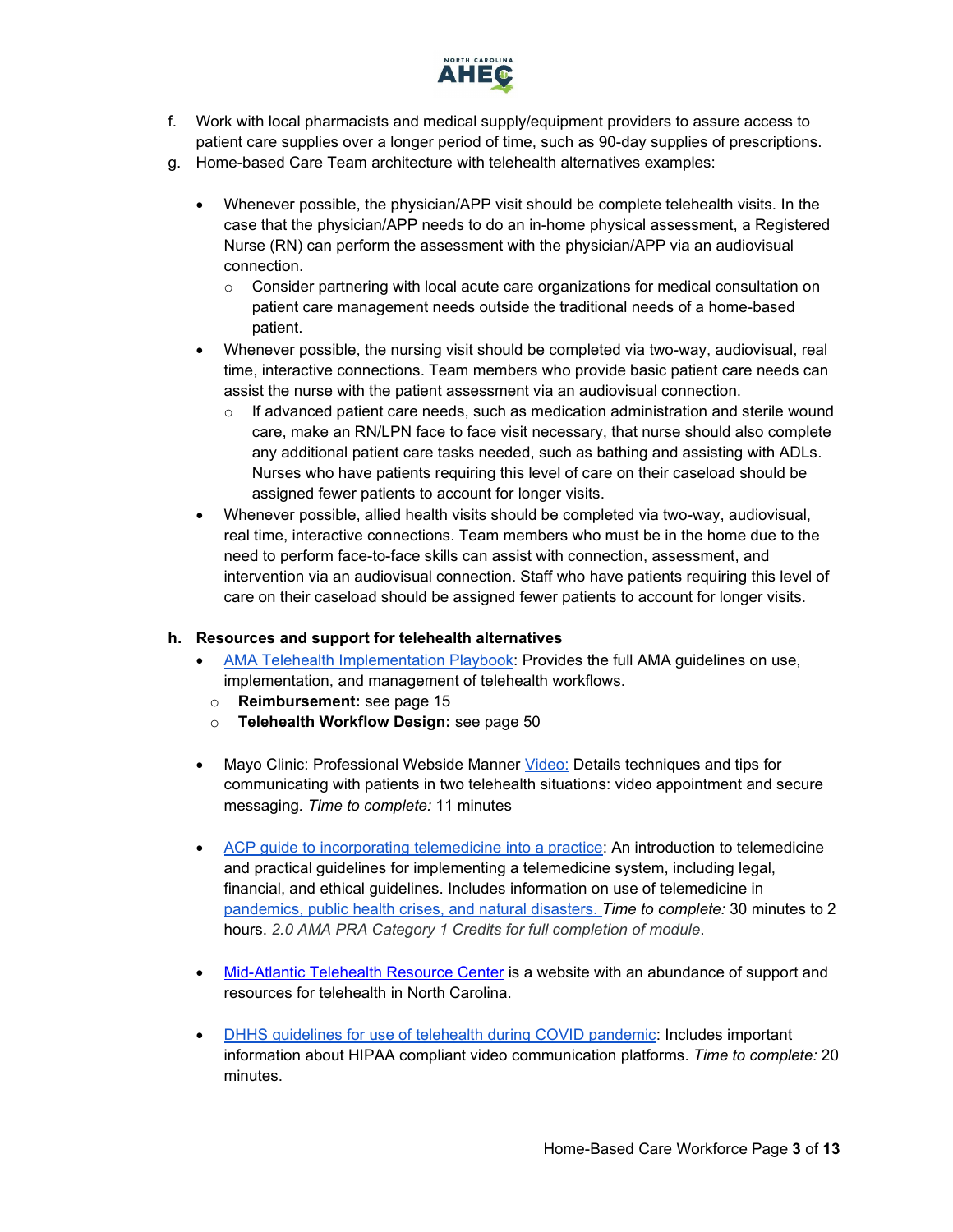

- [AHEC Bill Coding and Telehealth Resources:](https://www.ncahec.net/?s=telehealth&submit=Submit) A collection of coding, billing, and legal resources regarding implementation of a telehealth capabilities *Time to complete:*  variable, based on engagement.
- [Johns Hopkins Medicine: Vital Signs Management](https://www.hopkinsmedicine.org/health/conditions-and-diseases/vital-signs-body-temperature-pulse-rate-respiration-rate-blood-pressure) is summary of how to obtain basic vital signs. It can be useful to share with the patient to monitor their own vitals during virtual visits.
- [How to Conduct a Physical Exam Via Telemedicine Video:](https://www.youtube.com/watch?v=4hRObfNyDvc) Describes how to conduct a physical exam using telemedicine utilizing both visual observation and common vital signs. Focuses on head, neck, and throat, including a respiratory exam. *Time to complete: 5.5 minutes*

### <span id="page-3-0"></span>4. **A strategy to train team members**

a. In the event of a patient surge leading to a workforce skills surge with staff less experienced in home-based care, the more experienced team members should be available as a resource for less experienced team members as team leads, either by creating a "buddy system" or by designating an experienced on-call physician, RN, LPN, etc. to be contacted should questions arise during both face-to-face and virtual home-based care encounters.

New team members without prior home care experience should be supervised by an experienced team member via audiovisual connection or in-person when necessary. Consider including at least 3 precepted patient visits during onboarding. \*Note that it is beyond the scope of practice for an LPN to supervise the nursing activities of an RN

- [Home Healthcare Worker Safety -](https://www.gotostage.com/channel/8721967628402427404/recording/c6292667435240fb820ac18f0bb15eb2/watch?source=CHANNEL) Best Practices : In the Home Healthcare Worker Safety chapter, VNAA (Advancing Quality, Value and Innovation in Home-based Care) discusses safety risks to members of the home care team and identifies policy, procedure and training strategies to develop and implement an effective worker safety program. *Time to complete*: 1 hour
- b. Home-based Care Team architecture with new team members examples:
	- The physician team lead is an experienced home care physician who supervises other physicians/APPs with less home care experience and organizes the medical care of home-based patients for multiple patient caseloads through coordination with team leads from other disciplines. A physician team lead should always be available for audiovisual consultation.
	- The nursing team lead is an experienced home care nurse who coordinates execution of patient care skills among less experienced home care nurses and other flexing health professionals for multiple patient caseloads. A nursing team lead should always be available for audiovisual consultation.
	- Consider utilizing new staff members or health professions students<sup>+</sup> to contact patients and families ahead of all face-to-face visits to assess the patients' needs and engage the appropriate team members. These staff members can also help patients set up their audiovisual connections ahead of telehealth visits.

#### <span id="page-3-1"></span>5. **Assurance of team safety and resilience**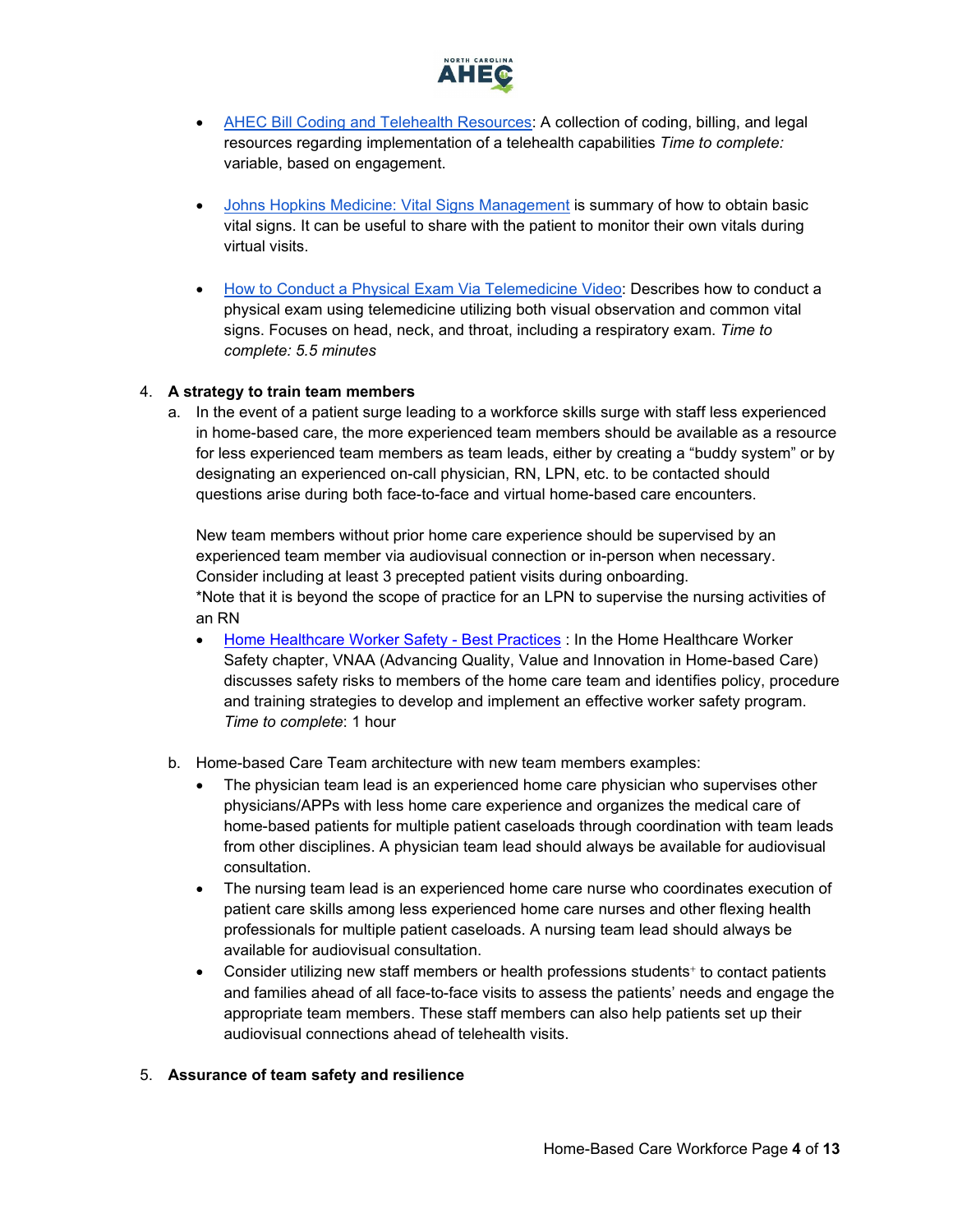

- a. Prepare policies and protocols for the preparation of home-based care professionals participating in the home-based care of COVID-19+ or Patients Under Investigation (PUI).
	- i. Utilize additional established resources through the US Department of Health and Human Services Assistant Secretary of Preparedness Response (ASPR) Technical Resources, Assistance Center, and Information Exchange (TRACIE) at [https://asprtracie.hhs.gov/.](https://asprtracie.hhs.gov/)
		- The [COVID-19 Heathcare Workforce Toolkit](https://asprtracie.hhs.gov/Workforce-Virtual-Toolkit) is a collection of various resources on federal regulatory funding flexibilities, workforce training, state/territorial/local resources, and an information exchange that can be accessed if you register.
	- ii. Assess the [risk of home-based care staff f](https://www.cdc.gov/coronavirus/2019-ncov/need-extra-precautions/people-at-higher-risk.html)or complications related to COVID-19 and consider allowing at-risk staff alternate job assignments outside direct patient care.
	- iii. Familiarize staff with the agency's home-based care guidelines related to COVID-19+ patients. Refer to the [Home Care Alliance of Massachusetts sample policy.](https://www.nahc.org/wp-content/uploads/2020/04/HCAM-Home-Health-Guidance-for-COVID-19-Admissions.pdf)
	- iv. Home-based care staff should complete COVID-19 orientation materials:
		- [COVID-19: An ACP Physician's Guide + Resources](https://assets.acponline.org/coronavirus/scormcontent/?&_ga=2.5648691.1012314021.1585845467-1073402165.1585845467#/) : This guide and its collected national resources support health care professionals as they respond to the Covid-19 pandemic. Use the menu to jump to specific chapters or read through for a comprehensive overview of care.
		- All staff caring for COVID-19 patients would also benefit from regular review of [Dynamed's opensource resource](https://www.dynamed.com/condition/covid-19-novel-coronavirus#GUID-5EDD59BC-2C0D-412E-8DAB-3F3D214D7406) on COVID-19
		- [CDC Guidelines for Monitoring COVID19 Patients at Home:](https://www.cdc.gov/coronavirus/2019-ncov/if-you-are-sick/care-for-someone.html) This website contains information on caring for patients with COVID-19 at home. The blue box entitled "When To Seek Medical Attention" is a helpful tool to use in evaluating patients, as well as in educating other household members on signs to look for that may warrant immediate medical attention. *Time to complete: variable, based on engagement.*
		- [Proper PPE Donning and Doffing Technique](https://www.youtube.com/watch?v=_lU9tUXhR_0&feature=youtu.be) : Steps to donning and doffing gown, N95 respirator, face shield gloves. *Time to complete*: 2:22 minutes
		- [Proper Donning and Doffing of Procedural and Surgical Masks:](https://www.youtube.com/watch?v=z-5RYKLYvaw) Steps in donning, doffing, wearing, and storage of procedural and surgical masks for re-use. *Time to complete:* 2:38 minutes
		- Hospice staff in particular should review Collection and Submission of Postmortem [Specimens from Deceased Persons with Known or Suspected COVID-19](https://www.cdc.gov/coronavirus/2019-ncov/hcp/guidance-postmortem-specimens.html)
- 6. Use existing psychiatrists, chaplains, therapists, and social work staff to help with counseling and support.
	- i. Prepare patients and families for the potential need for telehealth visits and/or visits by new staff members.
	- ii. Utilize [Washington State Medical Association](https://wsma.org/WSMA/Resources/COVID-19/Care_for_the_Caregiver_During_COVID-19_Outbreak/care_for_the_caregiver_during_covid_19_outbreak.aspx) guidance for supporting staff.
	- iii. Conduct a periodic, brief burnout assessment, to identify at-risk staff. Burnout assessment tools:
		- [Burnout self-assessment,](https://wellmd.stanford.edu/test-yourself.html)
		- [Valid and Reliable Survey Instruments to Measure Burnout, Well-Being, and Other](https://nam.edu/valid-reliable-survey-instruments-measure-burnout-well-work-related-dimensions/)  [Work-Related Dimensions](https://nam.edu/valid-reliable-survey-instruments-measure-burnout-well-work-related-dimensions/)
		- Resource: 59 Mental Health Resources for Health Care Providers <https://nursinglicensemap.com/resources/mental-health-resources/>
	- c. Regular assessment of team coping skills should be scheduled with a plan for team debriefing.
		- i. Establish an action plan for teams in crisis, e.g. how do team leads and team members elevate concerns and ask for help.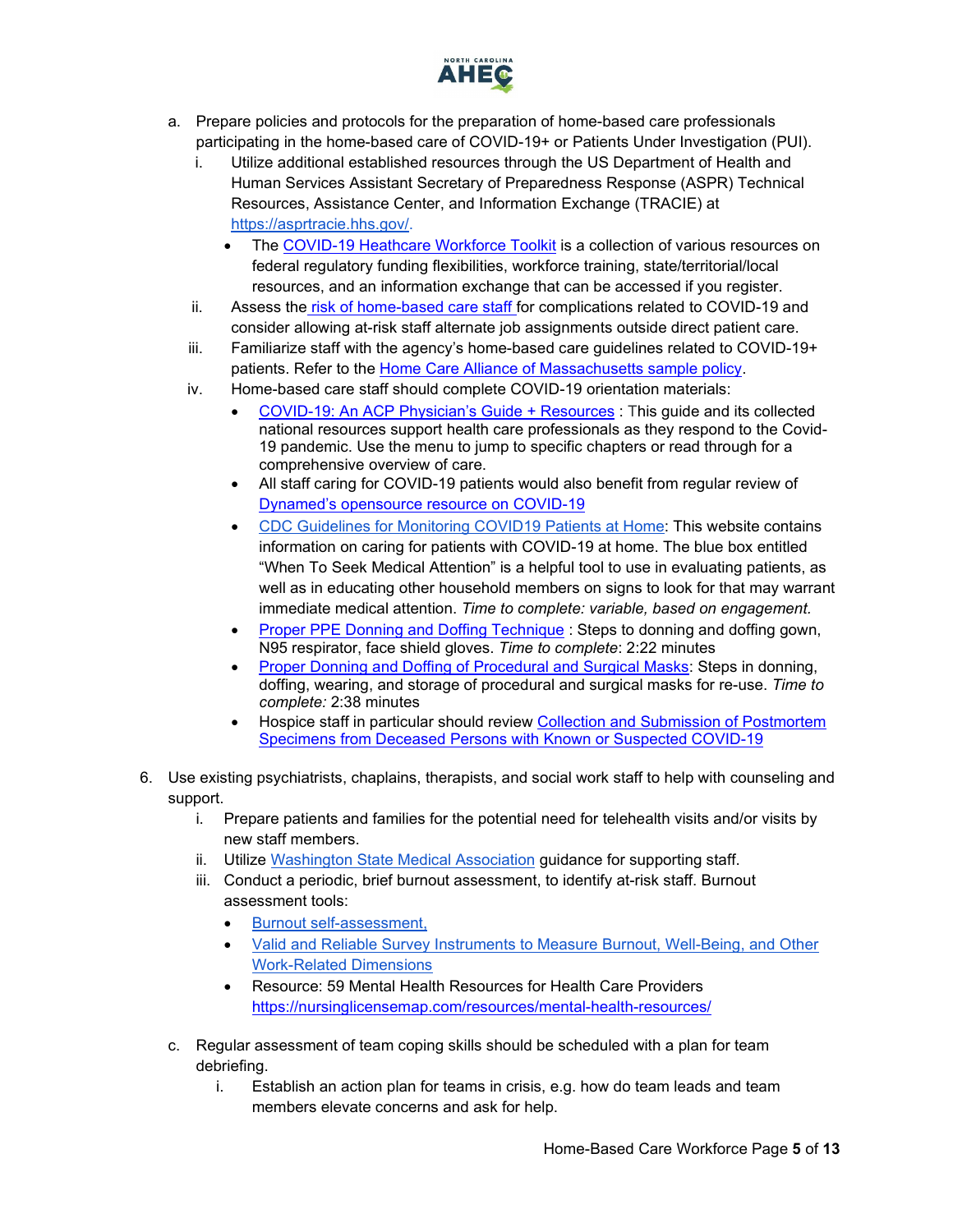

ii. Prepare to execute team debriefings more frequently as caseload, morbidity, death or other critical incidents escalate.

### <span id="page-5-0"></span>**II. Skills Redistribution and Training Resources**

In the event of a patient surge, the workforce may also need to surge. Identify skills needed for the patient population and inventory skills in the current workforce. Identify gaps and provide training and/or identify other sources of staff to fill those gaps when necessary. Changes in role and workflow may be needed to capitalize on existing skills and supervise any new team members.

This section identifies potential sources for workforce skills needed to meet the needs of the home-based patient population, along with potential training resources.

**The telephone icon discerns patient care skills that have potential for execution via virtual** alternatives, such as telehealth. **Frequently refer to COVID-19 responses from [CMS and NC](#page-1-4)  [Medicaid](#page-1-4) that may alter rules, requirements, and payment structures related to home health via telehealth and face-to-face versus telehealth in other settings.**

[\\*UpToDate](https://www.uptodate.com/home/covid-19-access) has a list of freely available clinical effectiveness resources on COVID-19.

\* All staff caring for COVID-19 patients could also benefit from a review of [Dynamed's open](https://www.dynamed.com/condition/covid-19-novel-coronavirus#GUID-5EDD59BC-2C0D-412E-8DAB-3F3D214D7406)[source resource on COVID-19,](https://www.dynamed.com/condition/covid-19-novel-coronavirus#GUID-5EDD59BC-2C0D-412E-8DAB-3F3D214D7406) the [NIH COVID-19 Treatment Guidelines,](https://covid19treatmentguidelines.nih.gov/) and [Week in Review](https://www.ncahec.net/covid-19/training-and-literature-for-health-care-professionals/)  [COVID-19 Scientific News.](https://www.ncahec.net/covid-19/training-and-literature-for-health-care-professionals/)

- <span id="page-5-1"></span>**1. Identify and train experienced home-based care staff who can serve as team leads for the management of home-based patients.** Internal sources are preferred.
	- a. Relevant skills include leadership, delegation, and teaming.
	- b. Potential sources for staff:
		- i. Physicians and clinicians who currently practice in home care and can lead a team of less experienced, alternate, flexing clinicians in the medical management of the homebased patient.
		- ii. Home health registered nurses, preferably certified, who can lead a team of nurses with minimal home-based care experience, or alternate, flexing nurses.
	- c. **Training** should include self-studying concepts as well as orientation to the agency's incident command structure.

Self-Study Resources:

- i. [National Association for Home Care and Hospice Coronavirus Resources :](https://www.nahc.org/resources-services/coronavirus-resources/) This website contains a collection of helpful resources for leaders in the home care setting, including [COVID-19 Frequently Asked Questions](https://www.nahc.org/covid19faqs/) related to [CMS flexibilities to fight COVID-19](https://www.nahc.org/wp-content/uploads/2020/04/Home-Health-Agencies_-CMS-Flexibilities-to-Fight-COVID-19-COVID-Home-Health-agencies.pdf) . *Time to complete: variable, based on engagement.*
- ii. [Orientation Pathway for Nurses New to Home Health:](https://www.gotostage.com/channel/8721967628402427404/recording/211e338ee57643c692908d83a74c2589/watch?source=CHANNEL) Free registration. It is an in-depth view of orienting nurses who are new to home-based care. Watching it, in its entirety, may not be necessary or relevant for every surge professional. *Time to complete: 1 hour, 3 minutes.*
- iii. [NC Medical Board Delegating medical tasks to unlicensed personnel](https://www.ncmedboard.org/resources-information/professional-resources/publications/forum-newsletter/article/delegating-medical-tasks-to-unlicensed-personnel)
- iv. [NC Board of Nursing Delegation and Assignment of Nursing Activities](https://www.ncbon.com/vdownloads/position-statements-decision-trees/delegation-and-assignment-of-nursing-activities.pdf)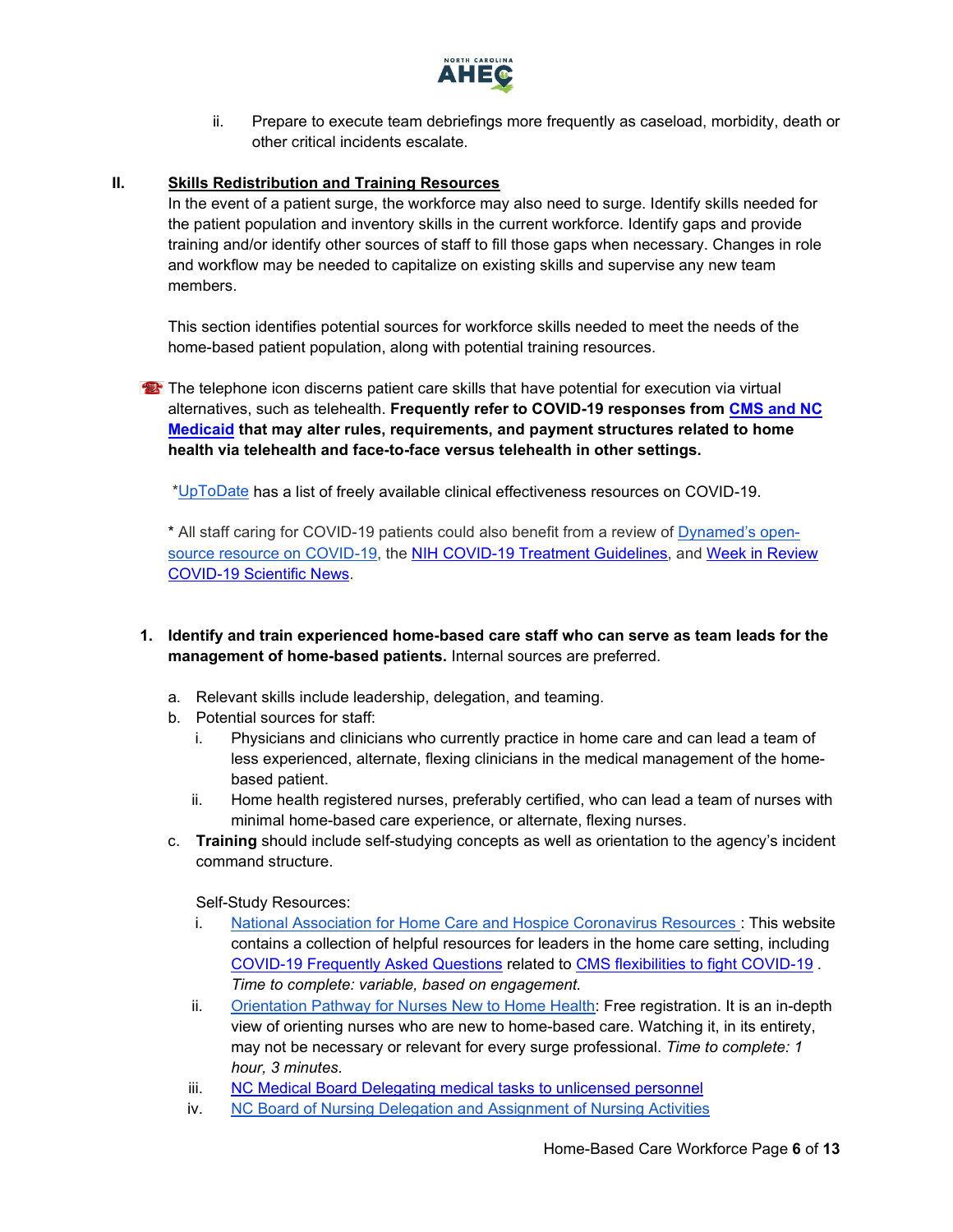

- v. [Two Principles for Leading Your Organization Through the COVID-19 Crisis](https://insight.kellogg.northwestern.edu/article/two-principles-leading-organization-covid-19-crisis)
- vi. Video: [How to Turn a Group of Strangers into a Team](https://www.ted.com/talks/amy_edmondson_how_to_turn_a_group_of_strangers_into_a_team) (13 minutes)
- <span id="page-6-0"></span>**2. Identify and train alternative home-based care staff who can manage the medical management of home-based patients.** Consider physicians, physician assistants, and nurse practitioners from both internal and external resources:
	- a. Relevant skills include ability to:
		- **<sup>12</sup>** Create and manage a medical plan of care.
		- **Prescribe and manage medications.**
	- b. Potential sources for staff:
		- i. Clinicians in primary care with chronic disease management experience.
		- ii. Clinicians who have home-based care or chronic disease management experience but have been out of the workforce for less than 5 years.
		- iii. Health care professionals licensed in another state, are retired, or have inactive licenses; persons who are skilled but not licensed; and students at an appropriately advanced stage of professional study are potential sources. Consult the relevant professional health care licensure board for training requirements.
		- iv. Community pharmacists who can [review medications and side effects, identify](https://journals.lww.com/homehealthcarenurseonline/Fulltext/2013/02000/The_Role_of_a_Pharmacist_on_the_Home_Care_Team__A.6.aspx)  [medication-related problems, and provide patient and health care team education.](https://journals.lww.com/homehealthcarenurseonline/Fulltext/2013/02000/The_Role_of_a_Pharmacist_on_the_Home_Care_Team__A.6.aspx)
	- c. **Training** should include self-study of pertinent clinical topics in the home care setting that require both medical and technical intervention, in addition to at least 3 patient visits with a team lead. Clinicians should discuss their comfort level and skill set with the team lead clinician to determine which patients they are most prepared to manage.
		- i. The precepted shifts should include an inventory, validation, and comfort level of each team members' skills; introduction to team-based care; and orientation to the home care setting.
		- ii. Self-Study Resources:
			- [Interim Guidance for Implementing Home Care of People Not Requiring](https://www.cdc.gov/coronavirus/2019-ncov/hcp/guidance-home-care.html)  [Hospitalization for Coronavirus Disease 2019 \(COVID-19\)](https://www.cdc.gov/coronavirus/2019-ncov/hcp/guidance-home-care.html) (CDC): This website includes the CDC's guidelines for assessing the suitability of the residential setting for providing care to COVID-19 patients. It may be helpful in screening patients for whether home care is suitable for them. *Time to complete: 5-10 minutes.*
			- [Stanford 25 physical exam videos:](https://stanfordmedicine25.stanford.edu/videos.html) A collection of videos detailing examinations of each body system. Includes 2 pulmonary and 7 cardiac videos. *Videos range between 3 and 10 minutes.*
- <span id="page-6-1"></span>3. **Identify and train alternative home-based care staff who can execute advanced homebased care skills.** Consider both internal and external staffing resources.
	- a. Relevant skills include: Licensed nursing skills:
		- i. Holistic patient assessment
		- ii. Central line care
		- iii. Respiratory support: nebulizer treatments and post-intubation therapy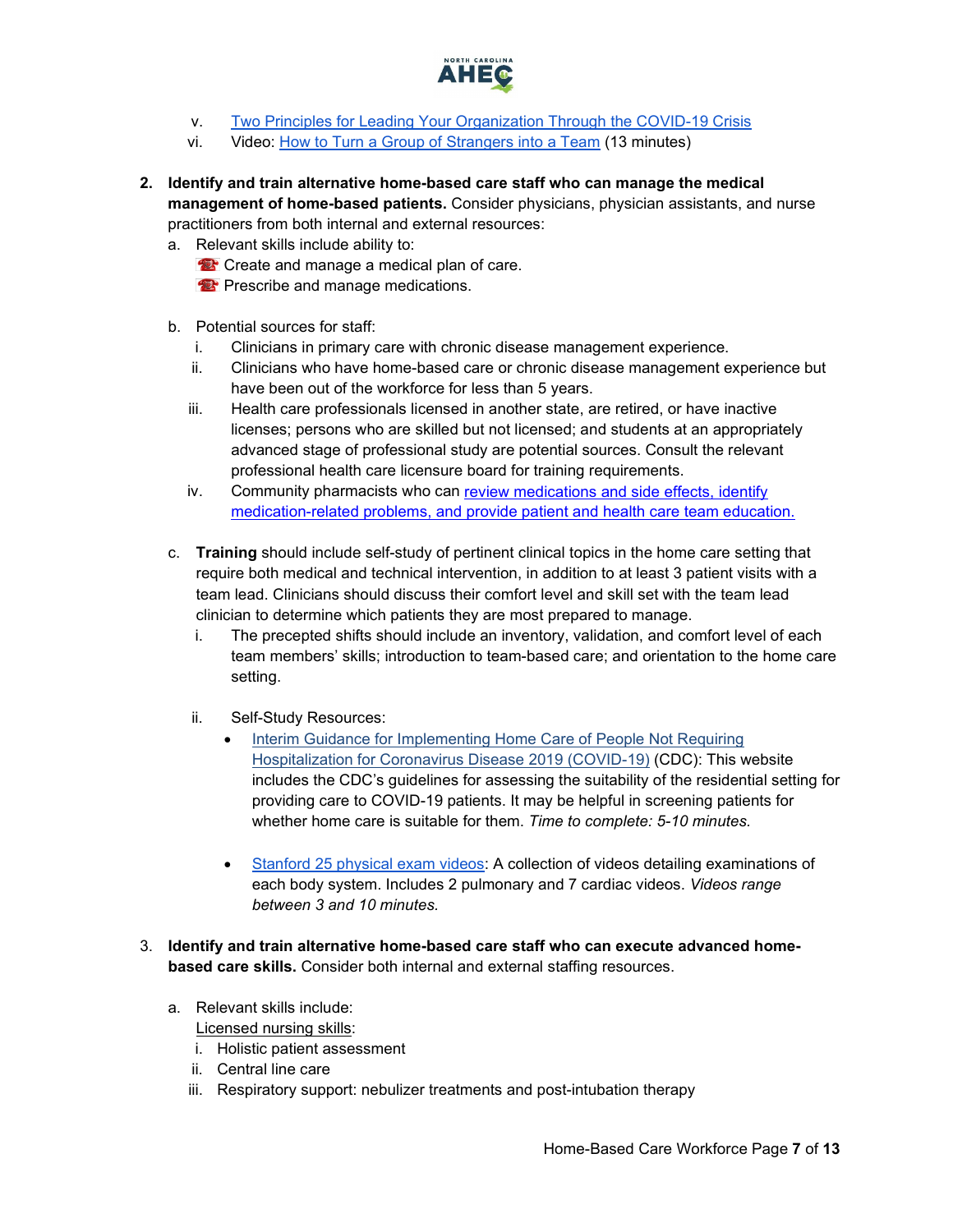

- iv. Medication preparation and administration, including PO, SQ and IV medications, and including administration and monitoring of controlled substances
- v. Sterile dressing changes for wounds less than 48 hours old
- vi. NGT and OGT placement verification
- vii. Oxygen set-up and monitoring
- viii. End of life care support

Potential skills of unlicensed assistive personnel **with supervision from licensed staff\***:

- i. Participating in the assessment of the patient's physical and mental health ii. Assistance with patient medication self-administration: Refer to the NC BON Position [Statement on Assisting Clients with Self-Administration of Medications.](https://www.ncbon.com/vdownloads/position-statements-decision-trees/assisting-clients-with-self-admin-of-med.pdf)
- iii. Oxygen therapy, including room set up and monitoring flow rate
- iv. Fecal impaction
- v. Sterile dressing changes for wounds over 48 hours old
- vi. Wound irrigation
- vii. IV fluid assistive activities, such as site care and dressing change (peripheral)
- viii. Nutrition activities, such as oropharyngeal and nasopharyngeal (OG/NG) infusions and gastrostomy feedings\*\*
- ix. OG/NG suctioning\*\*
- x. Established tracheostomy care
- xi. Established ostomy care
- xii. Urinary catheter care
- **Patient and family education: Many of these skills can be completed virtually if the patient and** caregivers are willing and able, properly trained, and have the necessary resources and supplies. Check back to [CMS](https://www.cms.gov/About-CMS/Agency-Information/Emergency/EPRO/Current-Emergencies/Current-Emergencies-page) and [NC Medicaid bulletins](https://medicaid.ncdhhs.gov/about-us/covid-19-guidance-and-resources/providers/covid-19-special-medicaid-bulletins) for availability and coverage of at home equipment and monitoring.

\*Licensed staff maintains accountability and responsibility for the delivery of safe and competent care and must verify competency of any delegated tasks. Refer to the [NC Board of Nursing Decision Tree for](https://www.ncbon.com/vdownloads/position-statements-decision-trees/decision-tree-delegation-to-uap.pdf)  [Delegation to UAP.](https://www.ncbon.com/vdownloads/position-statements-decision-trees/decision-tree-delegation-to-uap.pdf)

\*\*OG/NG tube placement must be verified by the licensed nurse prior to each feeding. See NC Board of [Nursing NAII tasks.](https://www.ncbon.com/practice-nurse-aides-nurse-aide-ii-tasks)

- b. Potential sources for staff who can execute advanced home-based care skills\*:
	- i. Licensed nurses with primary care, general medicine and general surgery experience, or experience in the management of chronic illness in the past 3 years.
	- ii. Licensed nurses from ambulatory, outpatient, urgent care, infusion and specialty settings that are currently low on patients, such as dermatology and surgical settings.
	- iii. Health care professionals licensed in another state, are retired, or have inactive licenses; persons who are skilled but not licensed; and students at an appropriately advanced stage of professional study are potential sources. Consult the relevant professional health care licensure board for training requirements.
	- iv. Some allied health professionals can perform advanced home care skills, such as valve and trach care (respiratory and speech), oxygen set up and monitoring (respiratory). Consult the relevant professional health care licensure board for training requirements and scope of practice.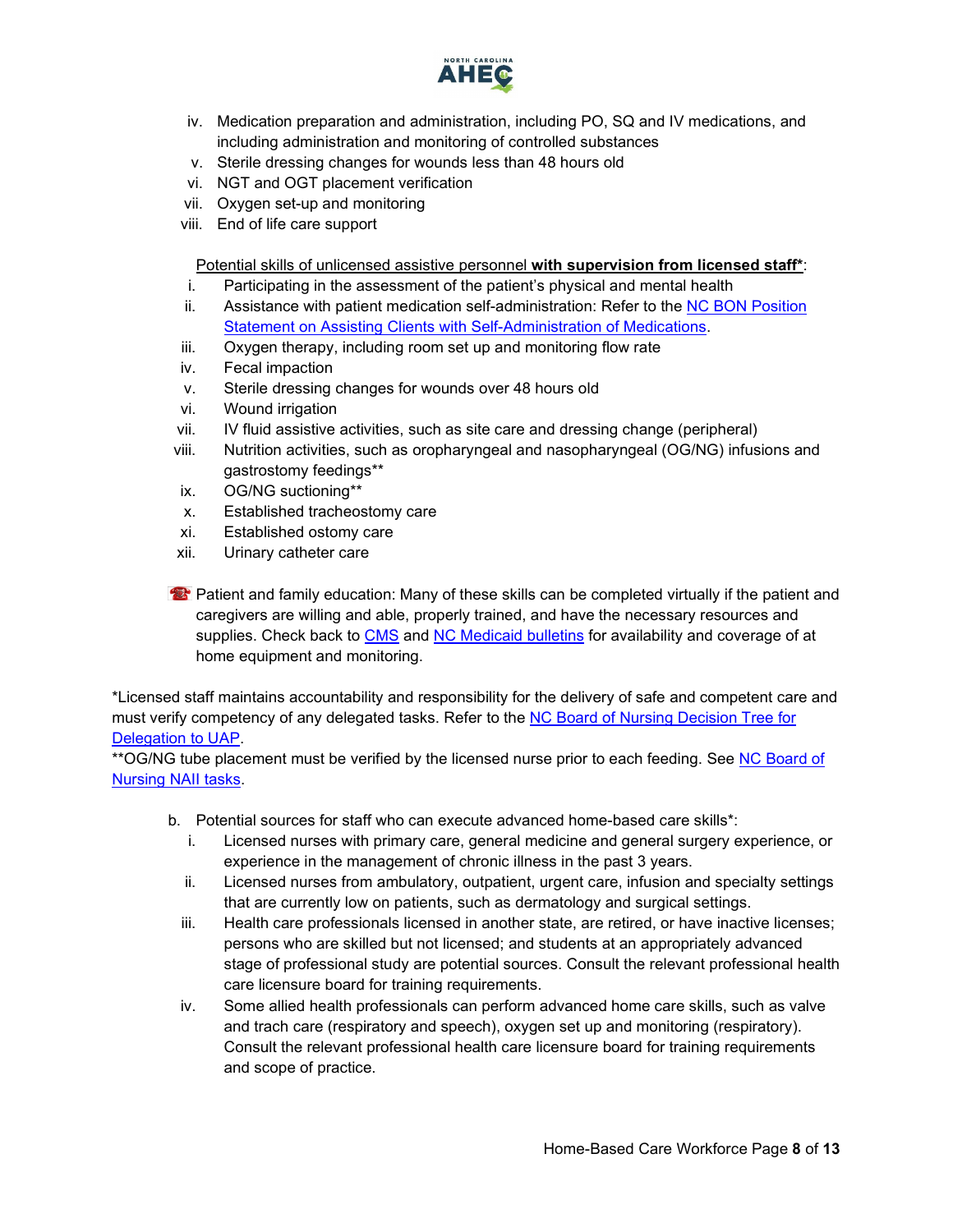

- v. Licensed Practical Nurses can perform many of home-based care nursing skills with proper training, delegation and supervision from a Registered Nurse. See the [Licensed](https://www4.ncleg.net/enactedlegislation/statutes/html/bysection/chapter_90/gs_90-171.20.html)  [Practical Nurse Law.](https://www4.ncleg.net/enactedlegislation/statutes/html/bysection/chapter_90/gs_90-171.20.html)
- vi. [Unlicensed assistive personnel](https://www.ncbon.com/practice-nurse-aides-information-rules) with proper training, delegation, and supervision from a licensed nurse can perform many home-based care nursing skills. See [NC Board of](https://www.ncbon.com/practice-nurse-aides-nurse-aide-ii-tasks)  [Nursing NAII tasks.](https://www.ncbon.com/practice-nurse-aides-nurse-aide-ii-tasks)
- c. Training should include self-study resources focused on advanced home-based care skills, in addition to at least 3 patient care visits with a home-based care team lead or supervising professional.
	- i. The precepted shifts should include an inventory, validation, and comfort level of each team members' skills; introduction to team-based care; and orientation to the home care setting.
	- ii. Self-Study Resources:
		- American Speech-Language-Hearing Association's [Adult Dysphagia](https://www.asha.org/PRPSpecificTopic.aspx?folderid=8589942550§ion=Assessment) provides information on the screening and assessment of swallowing, relevant for assessment of the post-intubated patient. *Time to complete:* varies depending on engagement
		- [Nurseslab cheat sheets p](https://nurseslabs.com/tag/cheat-sheets/)rovide quick information on a complete head to toe physical assessment, generic drug name stems cheat sheet, ultimate guide to head-to-toe physical assessment, and IV fluids and solutions quick reference. *Time to complete*: varies depending on engagement
		- [Nurseslabs procedures and skills](https://nurseslabs.com/category/nursing-notes/fundamentals-of-nursing/nursing-procedures/) is a collection of guides on how to perform common nursing procedures, including nasogastric intubation and tracheostomy care. *Time to complete*: varies depending on engagement
		- [Medication Administration Teaching Modules:](https://www.ncbon.com/education-unlicensed-assistive-personnel-medication-administration-teaching-modules) The NC BON has short modules and competency checklists for 17 different medication administration routes that may be delegated to an NAII with proper training and supervision. *Time to complete*: varies depending on engagement
		- [Teaching Module for Nurse Aide II](https://www.ncbon.com/education-unlicensed-assistive-personnel-teaching-modules-for-nurse-aide-ii-tasks) : The NC BON has an 11 very short modules which each include a competency checklist for the role of the NAII, oxygen therapy, sterile technique, wound care, suctioning, trach care, peripheral IV fluids, urinary catheters, G-tube feeding, elimination procedures, and fecal impaction. *Time to complete*: varies depending on engagement
		- Home Oxygen [Patient Education Tool](https://cmetoolkit.com/wp-content/uploads/What-You-Should-Know-About-Home-Oxygen-Therapy.pdf) : This 2-page document provides information on safety tips, oxygen concentrators, and humidification therapy. *Time to complete:*  varies dependent on engagement

The following resources are printable or mobile friendly pocket reference tools:

• [Complications of Central Vascular Access Devices](https://www.nursingcenter.com/clinical-resources/nursing-pocket-cards/complications-of-central-vascular-access-devices) includes information on infiltration/extravasation, occlusion, infection, venous air embolism, catheter damage/rupture, and thrombosis.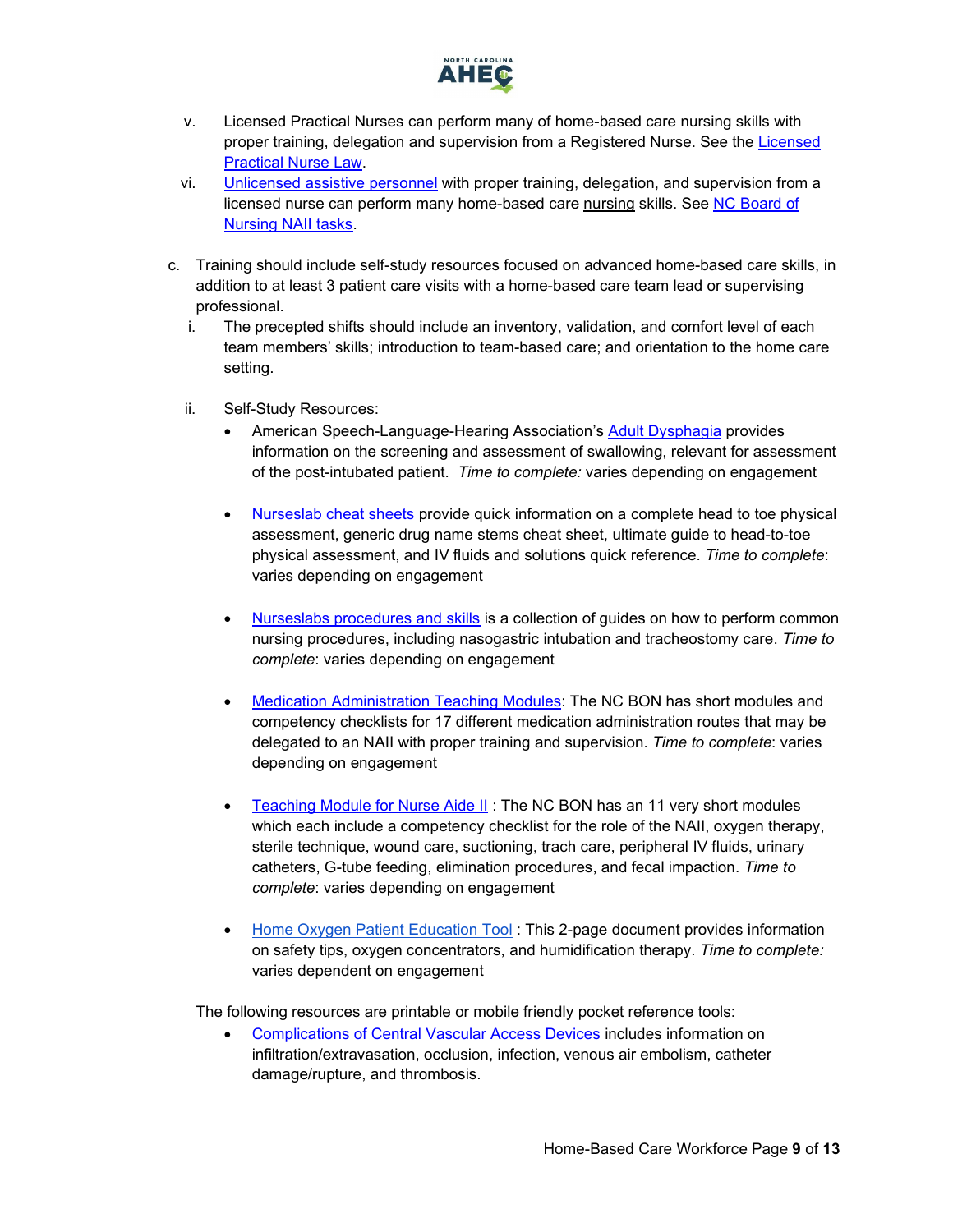

- [Ostomy Management](https://www.nursingcenter.com/clinical-resources/nursing-pocket-cards/ostomy-management) includes information on each type of ostomy as well as pouch placement, pouch care, and complications.
- [Urinary Incontinence](https://www.nursingcenter.com/clinical-resources/nursing-pocket-cards/urinary-incontinence) includes information on assessment and management of various types of urinary incontinence.
- [Pressure Injury Assessment and Management](https://www.nursingcenter.com/clinical-resources/nursing-pocket-cards/pressure-injury-assessment-and-management) includes information on risk assessment, classification, and basic wound care.
- [Assessing Fall Risk and Reducing Falls](https://www.nursingcenter.com/clinical-resources/nursing-pocket-cards/assessing-fall-risk-and-reducing-falls) includes information on intrinsic and extrinsic risk factors as well as prevention strategies.
- <span id="page-9-0"></span>**4. Identify and train home-based care personnel who can execute fundamental patient care skills in the home.** Consider both internal and external sources.
	- a. Relevant skills include:
		- i. Environmental assessment and intervention, including infection control activities
		- ii. Personal care (activities of daily living)
		- iii. Body mechanics, such as range of motion exercise, turning, positioning
		- iv. Nutrition, such as feeding patients, setting up meals, restricting fluids
		- v. Elimination activities, including catheter care, rectal tubes, and gastric suction
		- vi. Vital sign monitoring
		- vii. Clean dressing changes
		- viii. Cough/deep breathing activities
	- **Patient and family education: Many of these skills can be completed virtually if the patient and** caregivers are willing and able, properly trained, and have the necessary resources and supplies. Check back to [CMS](https://www.cms.gov/About-CMS/Agency-Information/Emergency/EPRO/Current-Emergencies/Current-Emergencies-page) and [NC Medicaid bulletins](https://medicaid.ncdhhs.gov/about-us/covid-19-guidance-and-resources/providers/covid-19-special-medicaid-bulletins) for availability and coverage of at home equipment and monitoring.
	- b. Potential sources for staff who can execute fundamental patient care skills in the home:
		- i. Licensed nurses who have been out of practice for more than 3 years, or who are uncomfortable with the more advanced skills.
		- ii. [Unlicensed assistive personnel](https://www.ncbon.com/practice-nurse-aides-information-rules) from ambulatory, outpatient, infusion, or specialty care settings that are currently low on patients, such as dermatology and surgical settings. See the [NC Board of Nursing](https://www.ncbon.com/practice-nurse-aides-nurse-aide-i-tasks) Nurse Aide I tasks.
		- iii. Health care professionals licensed in another state, are retired, or have inactive licenses; persons who are skilled but not licensed; and students at an appropriately advanced stage of professional study are potential sources. Consult the relevant professional health care licensure board for training requirements.
		- iv. Allied health professionals such as speech, occupational, physical, and recreational therapy, and social work and nutrition/dietetics - who need to be in the home for specialized activities and have proper training. For example, occupational therapists can assist with ADLs as well as falls assessment and environmental modifications. Consult the relevant professional health care licensure board for training requirements and scope of practice.
	- c. **Training** should include self-study resources focused on fundamental home-based care skills, in addition to at least 3 patient care visits with a home-based care supervising professional.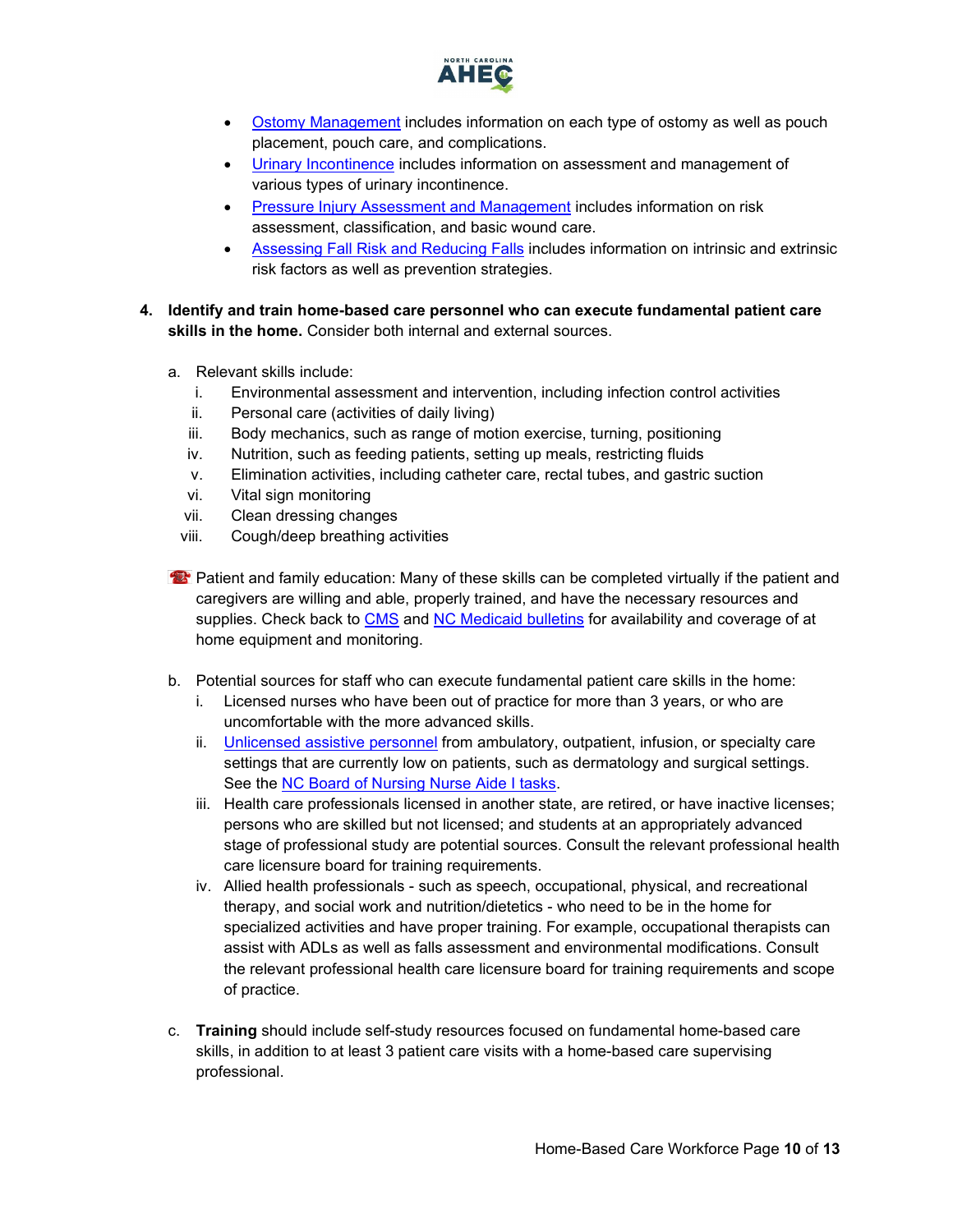

- i. The precepted shifts should include an inventory, validation, and comfort level of each team members' skills; introduction to team-based care; and orientation to the home care setting.
- ii. Self-Study Resources:
	- CDC General Homecare Training Materials: Caring for Yourself While Caring for Others:

[Module 1:](https://www.cdc.gov/niosh/docs/2015-102/module1.html) An Introduction to Homecare Health and Safety. To access, click on the first bullet point titled "Trainer's Guide". This will lead you to a 21-page pdf with additional details around homecare. *Time to complete: 15 - 30 minutes*.

[Module 2:](https://www.cdc.gov/niosh/docs/2015-102/module2.html) Tips for Reducing Strains, Sprains, and Falls While Doing Housekeeping and Caring for Clients. To access, click on the first bullet point titled "Trainer's Guide". This will lead you to a 22-page pdf with additional details around homecare. *Time to complete: 20 - 30 minutes*.

[Module 3:](https://www.cdc.gov/niosh/docs/2015-102/module3.html) Tips for Reducing Risks from Environmental Exposures When Providing Homecare. To access, click on the first bullet point titled "Trainer's Guide". This will lead you to a 18-page pdf with additional details around homecare. *Time to complete: 20 - 30 minutes*.

[Module 4:](https://www.cdc.gov/niosh/docs/2015-102/module4.html) Tips for Reducing Exposure to Bloodborne and Other Infectious Diseases. To access, click on the first bullet point titled "Trainer's Guide". This will lead you to a 25-page pdf with additional details around homecare. *Time to complete: 20 - 30 minutes*.

[Module 6:](https://www.cdc.gov/niosh/docs/2015-102/module6.html) Tips for Setting Healthy and Safe Boundaries to Reduce Stress. To access, click on the first bullet point titled "Trainer's Guide". This will lead you to a 27-page pdf with additional details around homecare. *Time to complete: 20 - 30 minutes*.

[Module 7:](https://www.cdc.gov/niosh/docs/2015-102/module6.html) Tips for Safely Handling Threatening Behaviors When Providing Homecare. To access, click on the first bullet point titled "Trainer's Guide". This will lead you to a 25-page pdf with additional details around homecare. *Time to complete: 20 - 30 minutes*.

- [Nurseslab fundamentals of nursing](https://nurseslabs.com/category/nursing-notes/fundamentals-of-nursing/) is a collection of study guides for basic concepts of nursing, including patient education, hand hygiene and handwashing, guide to promoting safety measures throughout the lifespan, comfort and hygienic measures for dependent clients, patient positioning, hair care and combing, providing back care and massage, moving patients from bed to chair or wheelchair, and cleaning bedpans and urinals. *Time to complete*: varies depending on engagement.
- [Johns Hopkins Medicine: Vital Signs Management](https://www.hopkinsmedicine.org/health/conditions-and-diseases/vital-signs-body-temperature-pulse-rate-respiration-rate-blood-pressure) is summary of how to obtain basic vital signs.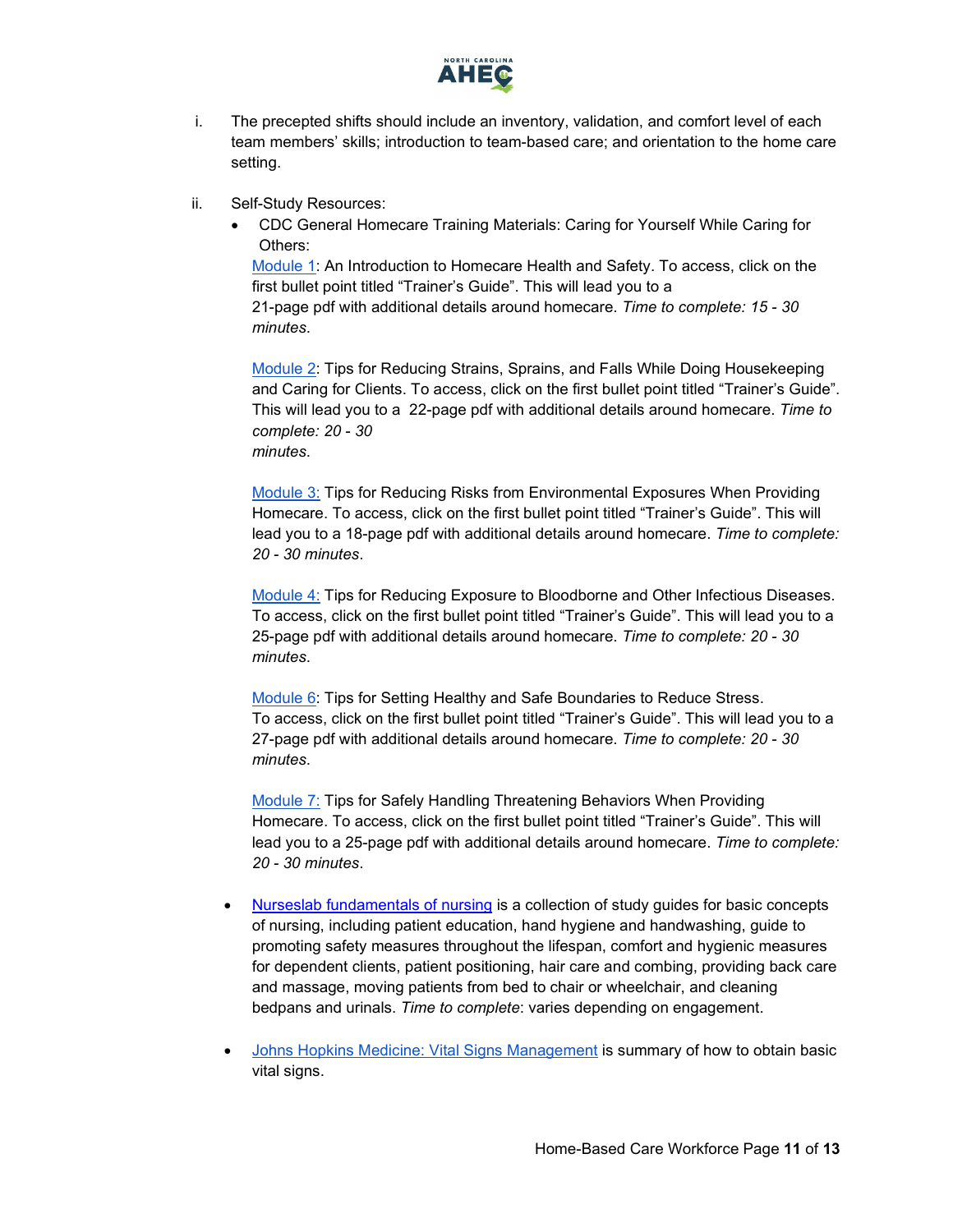

The following resources are printable or mobile friendly pocket reference tools:

- [Assessing Fall risk and Reducing Falls](https://www.nursingcenter.com/clinical-resources/nursing-pocket-cards/assessing-fall-risk-and-reducing-falls) includes information on intrinsic and extrinsic risk factors as well as prevention strategies.
- <span id="page-11-0"></span>5. **Identify and train staff who can execute other essential home care skills to provide patient screening and emergency plans.** Consider both internal and external sources.
	- a. Relevant skills:
		- Screen patients prior to team home visits for signs and symptoms of COVID-19.
		- **S** Screen staff regularly. National Hospice and Palliative Care Organization offers an example [employee screening tool.](https://www.nhpco.org/wp-content/uploads/COVID-19-Employee-Screening-Tool.pdf)
		- **<sup>23</sup>** Assess social determinants of health to evaluate the patient's social needs and connect patients with community resources based on results.
		- **Create Emergency Action Plan detailing steps to take if the patient's condition worsens** (i.e. continue home care or transfer to inpatient, Emergency Department).
			- $\circ$  Educate household members and patient on worsening signs and symptoms to look for that may warrant hospitalization (CDC guidelines available [here\)](https://www.cdc.gov/coronavirus/2019-ncov/if-you-are-sick/care-for-someone.html)
			- $\circ$  Determine closest Emergency Department and phone number to call ahead for known or suspected COVID-19 positive individual PRIOR to arrival at Emergency **Department**
			- Determine who will drive patient to hospital or call 911 for transportation
		- **<sup>2</sup>** Discuss Advanced Care Planning with patient and their family.
		- **23** Act as [Trained Donning and Doffing Observers,](https://www.cdc.gov/vhf/ebola/hcp/ppe-training/trained-observer/observer_01.html) either in person (at a distance outside the home) or via an audiovisual connection.

Ensure that decision-makers and staff members have the most up-to-date information that they need to deliver safe, efficient, and effective care. Keep open and fluid communication with the local health department.

- $\circ$  Sign up for updates from NC DHHS, CMS, various other professional organizations who offer resources (see resources in previous sections), and the NC AHEC [Program.](https://www.ncahec.net/covid-19/webinars/)
- b. Potential sources for screening and planning:
	- i. Consider appointing Licensed Practical Nurses, Social workers, and/or Chaplains to lead other professionals in patient screening, emergency planning, and advanced care planning discussions.
	- ii. Other sources:
		- o Unlicensed personnel, such as Certified Nursing Assistant I/II or Certified Medical Assistants, who are trained and supervised by a licensed professional.
		- $\circ$  Current health care staff who are [high risk for COVID-19 complications](https://www.cdc.gov/coronavirus/2019-ncov/need-extra-precautions/people-at-higher-risk.html) and should consider avoiding home care of PUI and patients with COVID-19+.
		- o Home health and hospice volunteers.
		- $\circ$  Health care professionals licensed in another state, are retired, or have inactive licenses; persons who are skilled but not licensed; and students\* at an appropriately advanced stage of professional study are potential sources. Consult the relevant professional health care licensure board for training requirements.
- c. **Training** should include self-study resources focused on specific tasks, in addition to at least 3 supervised patient planning sessions.